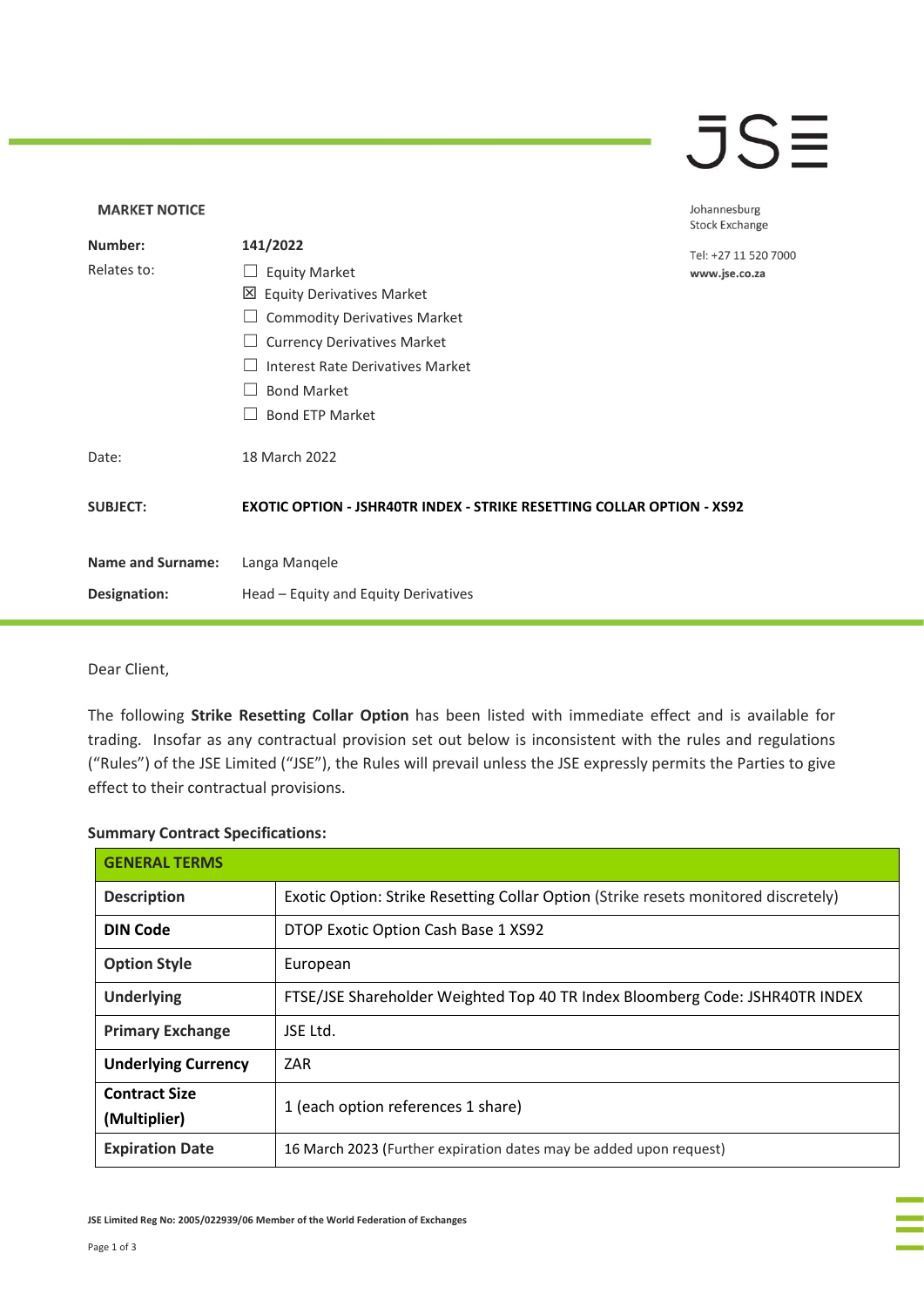## $JSE$

| <b>Settlement Method</b>                                   | <b>Cash Settled</b>                                                                                                                                                                                                                                                                                                                 |  |
|------------------------------------------------------------|-------------------------------------------------------------------------------------------------------------------------------------------------------------------------------------------------------------------------------------------------------------------------------------------------------------------------------------|--|
| <b>Minimum Price</b><br><b>Movement</b>                    | ZAR 0.01                                                                                                                                                                                                                                                                                                                            |  |
| <b>Quotations</b>                                          | Two decimal places                                                                                                                                                                                                                                                                                                                  |  |
| <b>Strike Price Reset</b><br>Event                         | Means, in respect of the Index, if, at a Strike Price Reset Valuation Time on a Strike Price<br>Reset Determination Day, the level of the Index (as published by the JSE) is equal to or<br>greater than:<br>a) Strike Price Reset Level 1, the Strike Prices of both Options are increased to<br><b>Strike Price Reset Value 1</b> |  |
|                                                            | For the avoidance of doubt:<br>a) the Strike Price can only reset upwards, never downwards; and<br>A Strike Price Reset Event can only occur once in respect of any given Strike Price<br>b).<br>Reset Level.                                                                                                                       |  |
| <b>Strike Price Reset</b><br>Levels                        | 150.00% (36,193.50) of the Initial Index Reference Level<br>1.                                                                                                                                                                                                                                                                      |  |
| <b>Strike Price Reset</b>                                  | Option 1-91.00% (21,957.39) and Option 2-115.70% (27,917.25) of the Initial<br>1.                                                                                                                                                                                                                                                   |  |
| <b>Values</b>                                              | Index Reference Level respectively                                                                                                                                                                                                                                                                                                  |  |
| <b>Strike Price Reset</b>                                  | Means each scheduled Trading Day from (and including) the Trade Date, to (and                                                                                                                                                                                                                                                       |  |
| <b>Determination Days</b><br><b>Strike Price Valuation</b> | including) the Final Reset Date.                                                                                                                                                                                                                                                                                                    |  |
| <b>Time</b>                                                | The Scheduled Closing Time on the JSE.                                                                                                                                                                                                                                                                                              |  |
| <b>Final Reset Date</b>                                    | 16 March 2023                                                                                                                                                                                                                                                                                                                       |  |
| <b>TERMS &amp; CONDITIONS - OPTION 1</b>                   |                                                                                                                                                                                                                                                                                                                                     |  |
| <b>Type</b>                                                | Put                                                                                                                                                                                                                                                                                                                                 |  |
| <b>Buyer</b>                                               | Is the party that is the Long Party to the Can-Do option                                                                                                                                                                                                                                                                            |  |
| <b>Seller</b>                                              | Is the party that is the Short Party to the Can-Do option                                                                                                                                                                                                                                                                           |  |
| <b>Strike Price</b>                                        | 90.00% (21,716.10) of the Initial Index Reference Level                                                                                                                                                                                                                                                                             |  |
| <b>TERMS &amp; CONDITIONS - OPTION 2</b>                   |                                                                                                                                                                                                                                                                                                                                     |  |
| <b>Type</b>                                                | Call                                                                                                                                                                                                                                                                                                                                |  |
| <b>Buyer</b>                                               | Is the party that is the Short Party to the Can-Do option                                                                                                                                                                                                                                                                           |  |
| <b>Seller</b>                                              | Is the party that is the Long Party to the Can-Do option                                                                                                                                                                                                                                                                            |  |
| <b>Strike Price</b>                                        | 114.70% (27,675.96) of the Initial Index Reference Level                                                                                                                                                                                                                                                                            |  |
| <b>PROCEDURE FOR EXERCISE</b>                              |                                                                                                                                                                                                                                                                                                                                     |  |